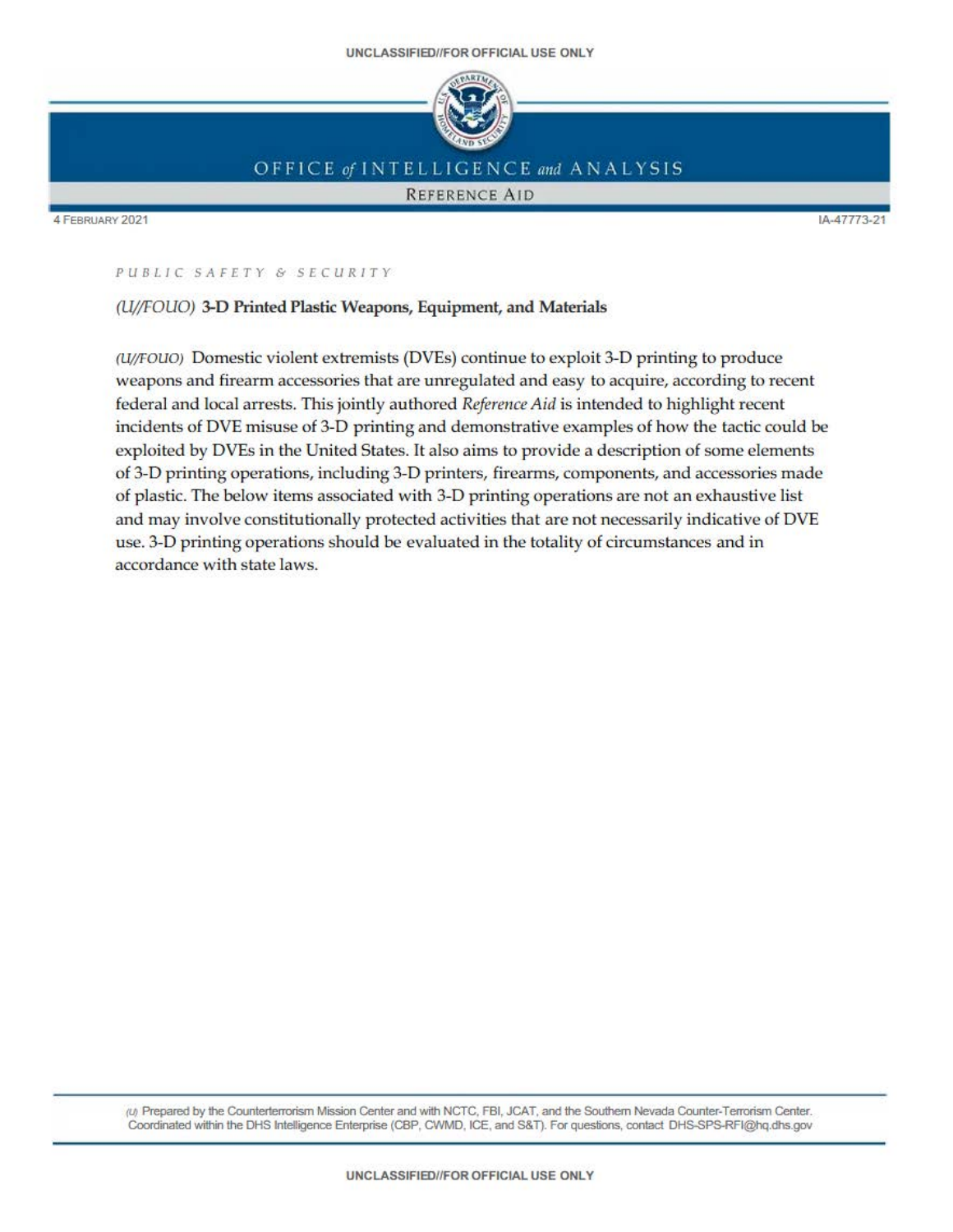

I

#### FEBRUARY 2021

# (U//FOUO) 3-0 Printed Plastic Weapons, Equipment, and Materials

## (U) 3-0 Printers, Materials, and Equipment

(U) Plastic 3-0 printers vary in size, type, quality of product created, and cost-ranging from one hundred to several thousand dollars. Some 3-0 printers may be large and require ground placement, while smaller models can be desk top sized or portable.

(U) 3-D printing relies on virtual blueprints called Computer-Aided Design (CAD) files. To print an item, a user must convert the CAD files using software to a Standard Triangle Language (.STL) file that the printer can read. CAD files can be downloaded through publicly available websites, paid subscriptions to private companies, and on the dark web. Technicalty advanced users can create their own designs and CAD files with purchased or free software. Internet searches, downloads. and requests for designs related to CAD or .STL files may be indicative of 3-D printing interest.

## (U) Fused Deposition Modellng Printer (FDM)

(U) FOM printers are the most papular type of hobbyist 3-0 printer and are used to create basic models and low-cost prototyping. FDM relies on potymers fed from spools of filament, which resemble plastic wire, to print. Polymers range in strength, cost. and ease of use. Over time, FOM printers have become cheaper and are considered a cost and time-effective method of 3-D printing.









(U) SLA printers are used for complex items that require detail and high resolution. This type of printing uses liquid photopolymer resin to create items. The items produced via this technique must be submerged in isopropyl alcohol a nd cured with a laser or UV light. Compared to FDM, SLA is more expensive a nd time consuming but results in a more detailed product.











#### 10 May, Nevada

(U//FOUO) Police arrested a suspect after finding pipe bombs, a 3-0 printer, and printed silercer companents at their residence. Authorities discovered the items during an unrelated call for service at the location.

#### 22 June, Missouri

(U//FOUO) A suspected OVE was arrested for possessing explosives, firearms, and a landmine made from a 3-D printer. The landmine was enhanced with metal BBs, according to court documents. Friends of the suspect told police that he allegedly disliked "Hispanics" and "Blacks," and they were concerned he was plotting a "large-scale attack" to target protesters.

#### 4 September, Nevada

(U//FOUO) Police arrested an individual for firearms charges after receiving an anonymous tip that the suspect planned to conduct a shooting. According to federal authorities, the suspect used 3 -0 printed firearm parts to convert weapons to fully automatic.

#### 30 October, West Virginia

boogaloo adherent was arrested for selling machine gun conversion devices disguised as "portable wall hangers" to hundreds of people, including other boogaloo supporters, according to federal prosecutors.

(U/ JFOUO) A suspected militia extremist and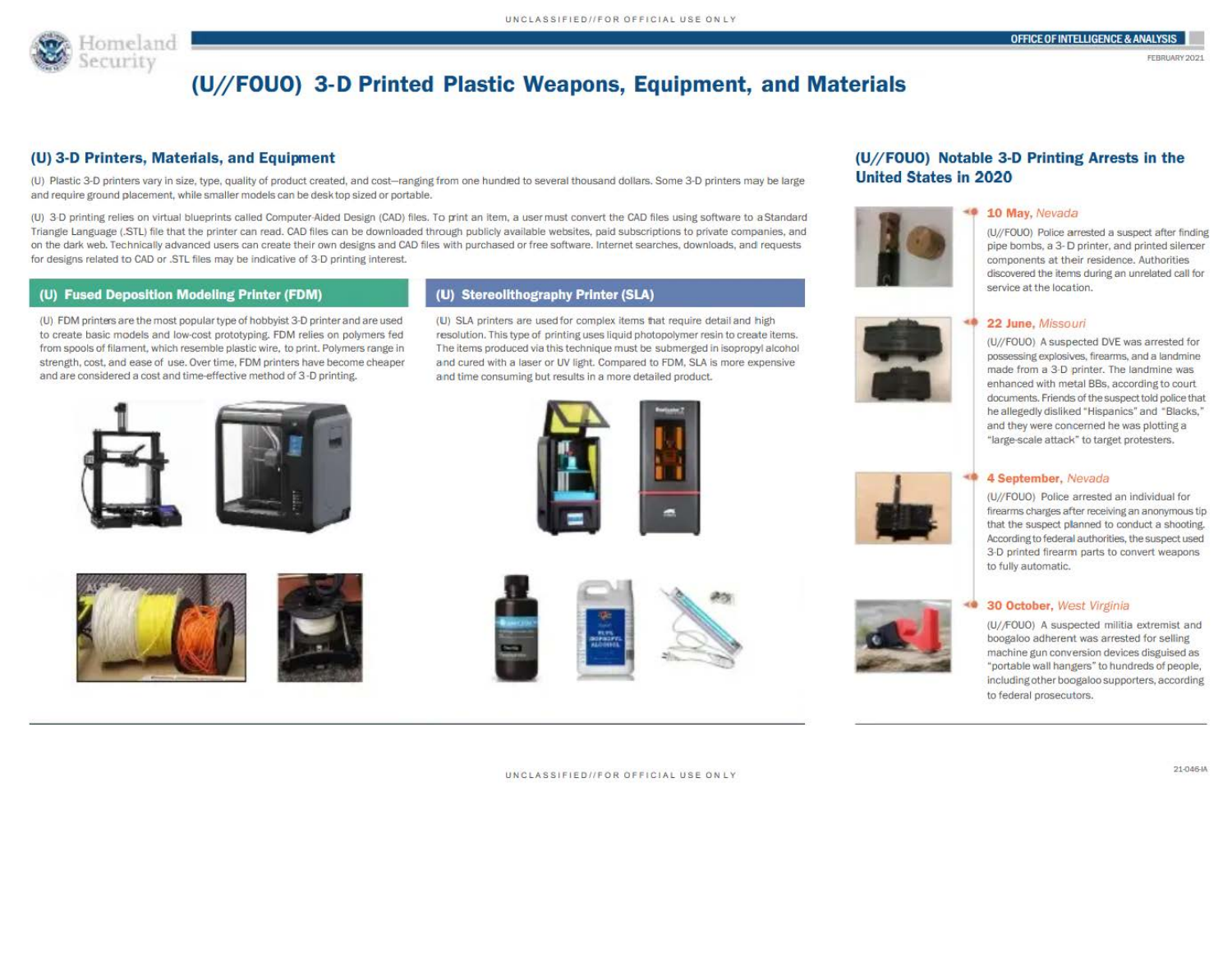FEBRUARY2021

# (U//FOUO) 3-0 Printed Plastic Weapons, Equipment, and Materials (Cont.)

### (U) 3-D Printed Plastic Firearms, Components, and Accessories

Homeland<br>Security

(U) Technological advancements have lowered the cost and expertise required to produce 3-D printed firearms. components, and accessories. Despite these advancements, 3-D printing ammunition remains a challenge and is not necessary in jurisdictions where acquiring traditionally manufactured ammunition is easy. Fully plastic weapons, like knives or disassembled firearm components, may be able to bypass metal detectors, according

to academic research. DVEs may leverage 3-D printed items to bypass detectors and avoid government firearm regulation. Unless otherwise noted, the privately made firearms. components, and accessories featured in this table are legal to produce and own but are typically regulated by the Bureau of Alcohol, Tobacco, Firearms, and Explosives (ATF).

| (U) ITEM                                                                                           | (U) DESCRIPTION                                                                                                                                                                                                                                                                                                                                                                                                                                                                                                                                                                                                       | (U) IMAGE                                                                                                                                 |
|----------------------------------------------------------------------------------------------------|-----------------------------------------------------------------------------------------------------------------------------------------------------------------------------------------------------------------------------------------------------------------------------------------------------------------------------------------------------------------------------------------------------------------------------------------------------------------------------------------------------------------------------------------------------------------------------------------------------------------------|-------------------------------------------------------------------------------------------------------------------------------------------|
| (U) Fully 3-D Printed Firearms                                                                     | (U) Fully 3-D printed firearms are almost entirely printed but may require minor non-printed<br>parts, including metal firing pins and rubber bands. These weapons tend to only fire a few<br>rounds and are the least reliable and durable type of printed firearm.                                                                                                                                                                                                                                                                                                                                                  |                                                                                                                                           |
| (U) Hybrid Firearms                                                                                | (U) Hybrid firearms are primarily constructed with 3-D printed parts but rely on readily<br>available unregulated components, including steel tubing, metal bar stock, and springs.<br>These firearms are more reliable than fully printed items, but less reliable than firearms<br>that only use one or two 3-D printed components.                                                                                                                                                                                                                                                                                 |                                                                                                                                           |
| (U) 3-D Printed Firearm<br><b>Components, including Frames,</b><br><b>Receivers, and Magazines</b> | (U) 3-D printed firearm components, including frames, receivers, and magazines require<br>other traditionally manufactured metal parts to function. Metal, factory-produced firearm<br>parts are sold online and in gun stores. The ATF regulates frames and receivers, meaning<br>3-D printing these components would allow an individual to bypass government regulation.<br>Similarly, 3-D printing magazines allow individuals to bypass bans on high-capacity<br>magazines. Firearms using a 3-D printed component are considered the most reliable 3-D<br>weapon compared to hybrid and fully printed firearms. | (U) Handgun Frames<br>(U) Receivers<br>(U) Magazines                                                                                      |
| (U) Conversion Devices and<br><b>Drop-in Auto Sears</b>                                            | (U) Conversion devices are illegal in the United States and allow some commercially<br>available semi-automatic firearms to operate as fully automatic. These items are small<br>enough to easily hide or disguise as household items.                                                                                                                                                                                                                                                                                                                                                                                | (U) Drop-in Auto Sear<br>(U) Conversion Device<br>(U) Conversion Device<br>(U) Bump Stock<br>Disguised as a Wall Hanger<br>Inside Firearm |
| (U) Bump Stocks                                                                                    | (U) Bump stocks, illegal in the United States since 2019, allow a semi-automatic firearm<br>to initiate a continuous firing cycle with a single pull of a trigger, according to the ATF.                                                                                                                                                                                                                                                                                                                                                                                                                              |                                                                                                                                           |
| (U) Suppressor                                                                                     | (U) A suppressor is any device designed for silencing, muffling, or diminishing the sound<br>of a firearm discharge. Plastic 3-D printed suppressors are less durable compared to<br>traditional metal suppressors. Federally, suppressors are legal but require registration<br>and a \$200 tax stamp.                                                                                                                                                                                                                                                                                                               | (U) Internal Baffle System<br>(U) Suppressor                                                                                              |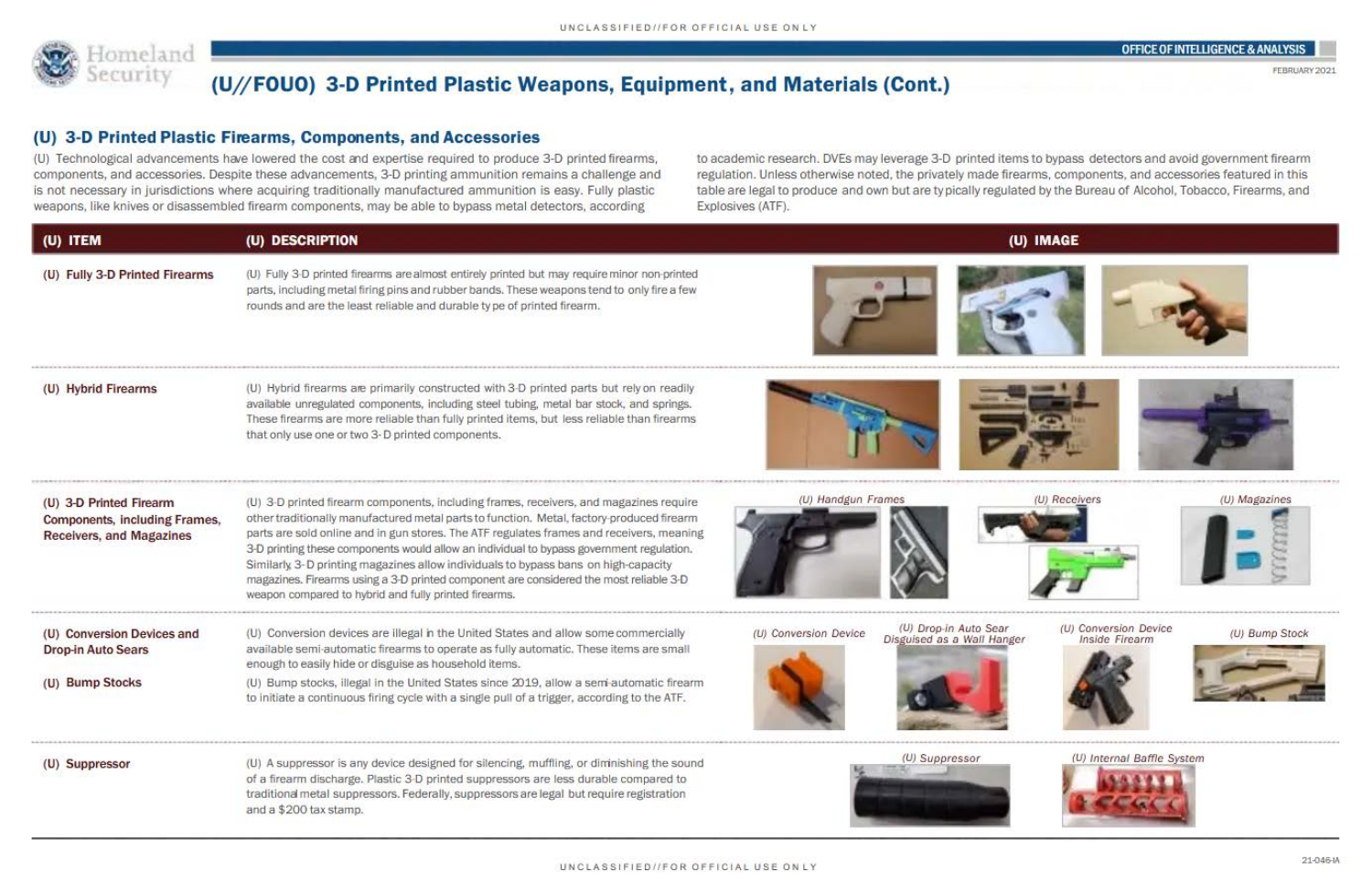# Source, Reference, and Dissemination Information

| <b>Definitions</b> | (U) 3-D Printing: A form of additive manufacturing; it is a manufacturing process that<br>takes a liquid, powder, or pellet form of ceramic, metal, or resin-based material similar<br>to plastic, and builds three-dimensional objects by layering the material - guided by<br>computer processing-and binding it together by heat, light, or chemical compounds<br>until the object is fully rendered. Depending on the material being used and the<br>sophistication of the printing machine, itself, the finished object can serve as a mock-up<br>from which copies can be reproduced or manufactured, such as when a plastic part is<br>used as a mold for a metal copy, or it can serve as a fully functioning replacement for a<br>broken or missing part. |  |
|--------------------|--------------------------------------------------------------------------------------------------------------------------------------------------------------------------------------------------------------------------------------------------------------------------------------------------------------------------------------------------------------------------------------------------------------------------------------------------------------------------------------------------------------------------------------------------------------------------------------------------------------------------------------------------------------------------------------------------------------------------------------------------------------------|--|
|                    | (U/FOUO) Boogaloo: A term often used by both militia extremists and racially or<br>ethnically motivated violent extremists (RMVEs) to reference a violent uprising or<br>impending civil war. While RMVEs typically use the term to reference an impending<br>race war or other conflict that will lead to the collapse of the "system," including the<br>US Government and society, militia extremists use the term to reference an impending<br>politically motivated civil war or uprising against the government following perceived<br>incursions on constitutional rights, including the Second Amendment, or other actions<br>perceived as government overreach.                                                                                            |  |
|                    | (U) Dark web: Dark net services and sites that are only accessible when using dark net<br>networks-also known as "hidden services."                                                                                                                                                                                                                                                                                                                                                                                                                                                                                                                                                                                                                                |  |
|                    | (U/FOUO) Domestic violent extremist: An individual based and operating primarily<br>within the United States or its territories without direction or inspiration from a foreign<br>terrorist group or other foreign power who seeks to further political or social goals<br>wholly or in part through unlawful acts of force or violence. The mere advocacy of<br>political or social positions, political activism, use of strong rhetoric, or generalized<br>philosophic embrace of violent tactics may not constitute extremism and may be<br>constitutionally protected.                                                                                                                                                                                       |  |
|                    | (U/FOUO) Militia Extremist: Groups or individuals who facilitate or engage in acts of<br>unlawful violence directed at federal, state, or local government officials or<br>infrastructure in response to their belief that the government deliberately is stripping<br>Americans of their freedoms and is attempting to establish a totalitarian regime. These<br>individuals consequently oppose many federal and state authorities' laws and<br>regulations, particularly those related to firearms ownership, and often belong to<br>armed paramilitary groups. They often conduct paramilitary training designed to<br>violently resist perceived government oppression or to violently overthrow the<br>US Government.                                        |  |
|                    | (U) Privately Made Firearms: Alternatively referred to as ghost guns, home assembled<br>firearms, or homemade firearms, these are non-serialized firearms or firearms without<br>any identifying number stamped onto the weapon. Ghost guns are typically built from<br>parts derived from a variety of processes, including but not limited to additive<br>manufacturing, computer numerical control (CNC), firearm parts kits, cast molding or<br>"ghost gun" kits. These weapons are legal to produce and possess by the individual<br>that assembles them under federal law, unless they are prohibited from possessing a<br>firearm. Ghost guns or non-serialized components can be acquired and assembled<br>without the need for a background check.        |  |